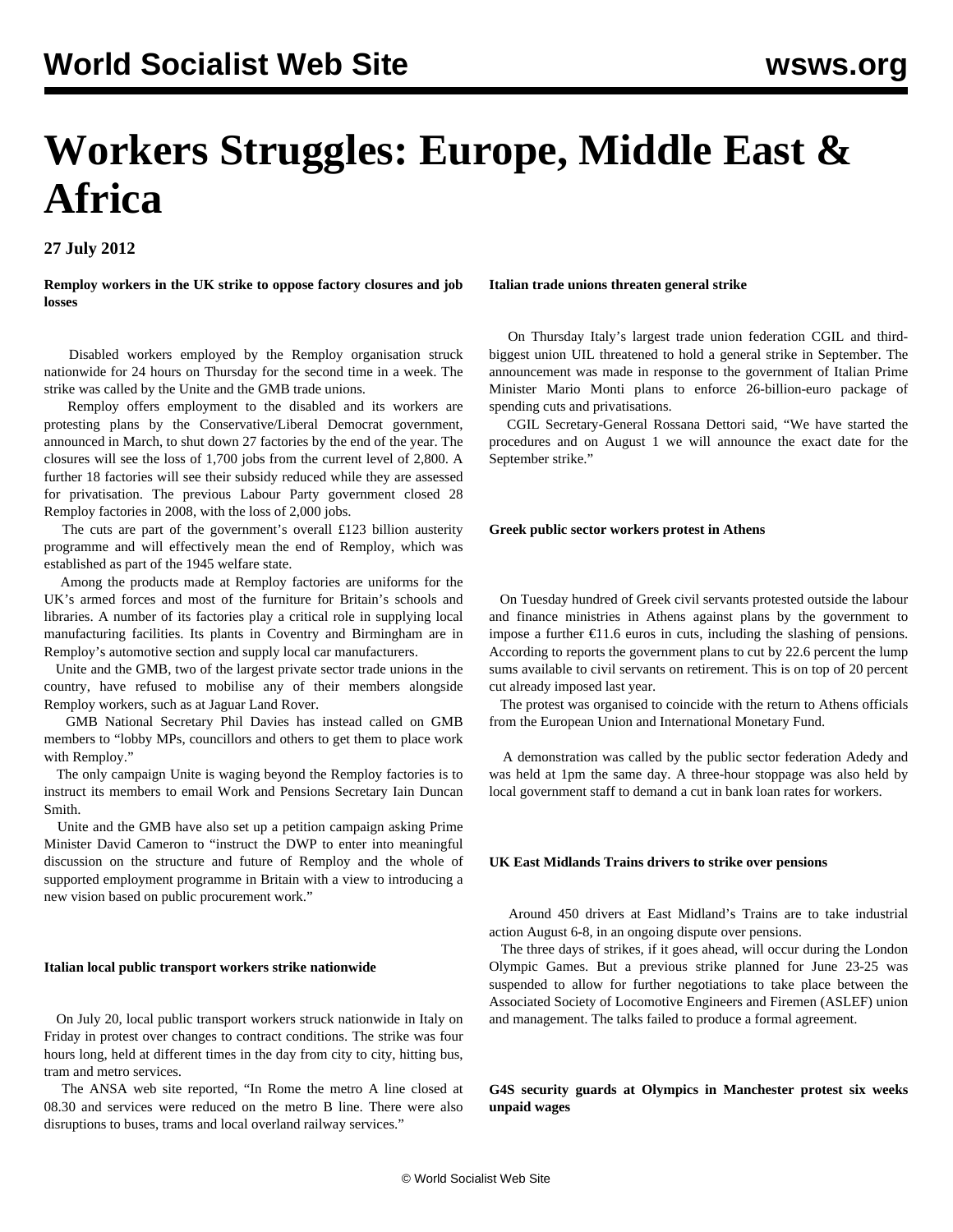Up to 50 security guards at Old Trafford, the site for Olympic Games football matches in Manchester, England walked out after they were not paid by the security firm G4S.

 They staged a protest July 21 outside the stadium, saying they had not been paid since June 6.

 Management at Manchester United have brought in a replacement firm until the dispute is resolved. Mohammed Umar, a supervisor with Arete Securex sub-contracted by G4S, said there had been "some problems" with paying wages.

 Greater Manchester Police said they had been called in to provide security at Old Trafford after G4S failed to recruit enough guards. This police presence is in addition to a hundred officers already due to be posted around the ground for the duration of the games.

 Problems concerning G4S provided the government with an opportunity to deploy 3,500 additional troops to an already heavily militarised Olympics—bringing the total to 11,000.

 G4S plc is the world's largest security company measured by revenues and is the world's third-largest private sector employer after Wal-Mart Stores and Foxconn. G4S made £532 million profit last year on a £7.5 billion turnover, running among other things security, prison and detention services around the globe. The company has been contracted to provide security for the London Olympics. Plans are currently being reviewed to outsource police support services to G4S from at least three police forces across England.

#### **UK Paragon print workers take two further strike days**

 Workers at print company Paragon, in Sunderland, took industrial action on July 24 over an attack on their terms and conditions. A further day of action is planned for July 27.

 "The company is trying to impose significant reductions to industry standard shift and overtime premiums on the workers, despite a major increase in profits last year," said the Unite union web site.

Workers at the company have had seven years of wage freezes.

#### **ISS cleaners in UK vote overwhelmingly to strike**

 Cleaning workers employed by the firm ISS are to take industrial action on July 27-29 July, for better pay and conditions.

 The low-paid workers voted by over 95 percent in favour according to the web site of the London Transport Regional Council of the Rail Maritime and Transport workers' union.

 The site also forecast a "high-profile demonstration on the opening day of the Olympics in the Stratford station / Olympic Park proximity."

# **Office workers in Durham, England balloted for strike over pay and conditions**

 Over 380 office workers in Durham, UK are to be balloted for industrial action in a dispute over pay and conditions.

 The workers are employed in Millburngate House, Framwellgate Riverside, for information technology support company Atos on contracts for National Savings and Investments, the Borders Agency, the Vehicle

Operator Standards Agency and the BBC.

 The current offer from the company is worth less than two percent to most staff. A meeting in the office car park attended by about 100 workers was informed that Atos chief executive Thierry Breton earned £1.9 million last year and his bonus of £1million would fund an improved pay award for the workforce.

#### **Thousands of Egyptian textile workers suspend strikes**

 Thousands of Egyptian state textile workers suspended their strikes July 24.

 The strike had impacted widely in the industry. Around 23,000 workers at Misr Spinning and Weaving, the country's largest textile company, had been on strike for over a week, demanding improved pay and conditions.

 The strikers had been joined by about 12,000 workers from other state textile firms.

 "The Misr Spinning and Weaving workers said their demands had been partially met but that they would resume industrial action in September if they did not receive more concessions," *Reuters* reported.

 The textile company employs 24,000 workers and became a symbol of the explosion in industrial militancy across Egypt, after two successful strikes in 2006 and in 2008.

#### **Sit-in by gold miners in Egypt's Red Sea region**

 Around 1,500 miners staged an open-ended sit-in Sunday in the Red Sea flagship Sukari gold mine of Centamin PLC, in opposition to the decision of the mine's operating company, Centamin-Egypt, to lay off several mine workers.

 The workers had previously demanded wage rise of 60 percent as a hazard fee, as stipulated in the Egyptian Mines and Quarries Law, in addition to pay 10 percent of profits as worker bonuses.

 "The sit-in comes after almost a month of warnings by workers. In June, they reportedly asked the worker's office to intervene in securing their demands. When that failed, workers announced a 15-day countdown, after which they launched the current sit-in," said *Ahram Online*.

 The decision to lay off workers came after months in which workers had called for the implementation of the Egyptian Mines and Quarries Law and equal pay for Egyptian and foreign workers.

 On Tuesday, management fired 29 workers including members of the executive office of the independent workers' union. On Wednesday, Centamin PLC said it had halted operations at its gold mine. A strike at the mine, in March, based on the same demands, resulted in the closure of the company for a week.

#### **Civil servants hold general strike in Lebanon**

 On Tuesday civil servants in Lebanon staged a general strike to protest the government's decision to exclude adjustments to their salary scale from the 2012 state budget. The stoppage was called by the Union Coordination Committee, which organises public sector employee and private and public school teachers.

During the day protests were held at a number of ministries and public